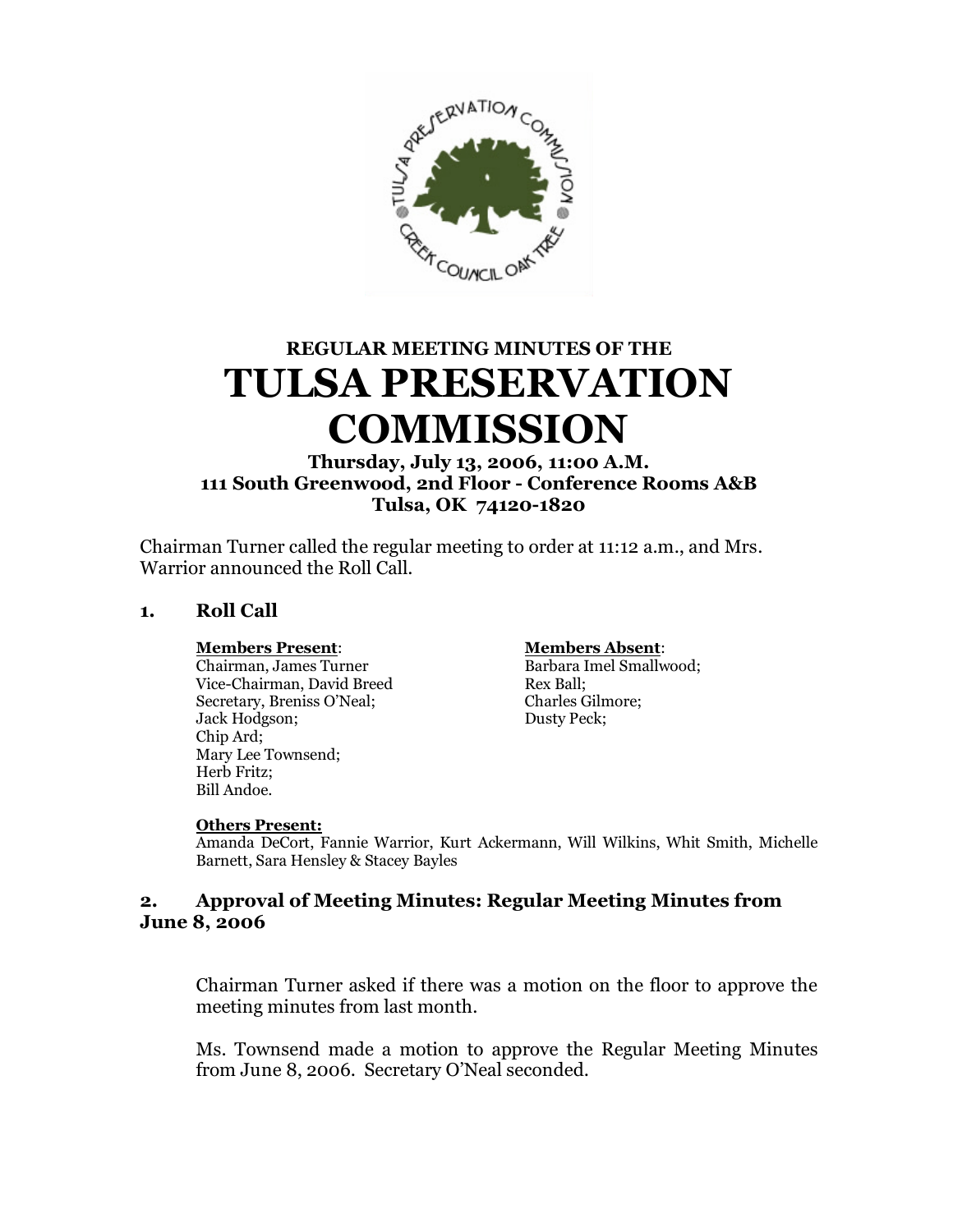# **Roll Call Vote to Approve Meeting Minutes from June 8, 2006:**

Chairman Turner – Aye; Vice-Chairman Breed – Aye; Secretary O'Neal –Aye; Herb Fritz – Ave: Jack Hodgson – Aye; Mary Lee Townsend – Aye; Bill Andoe – Aye;  $&$ Chip Ard - Aye. The motion was **Approved Unanimously by members present and voting.**

# **3. Unfinished Business**

# **A. Historic Preservation Committee Report**

# **i. Announcement of Conflict of Interest**

Chairman Turner asked the commission if anyone had a conflict of interest with the Certificate of Appropriateness (COA) Request that would be brought before the board for review. Members were instructed that the commissioner's name(s) would not be called when voting on the particular Certificate or Certificates of Appropriateness that he/she had a conflict of interest with. No one responded.

# **ii. Applications for Certificate of Appropriateness**

Chairman Turner briefly informed the COA applicant of the COA processing procedures of how her proposal would be reviewed by the Tulsa Preservation Commission for a final determination.

Chairman Turner asked Ms. DeCort to please give her presentation on COA agenda item #1, Kevin & Karlyn Doyle at 1583 Swan Lake in Swan Lake.

**1) 1583 Swan Drive, Tulsa, OK 74120 (Swan Lake) Applicants: Kevin & Karlyn Doyle – RECOMMENDED FOR APPROVAL W/O CONDITIONS Request: Propose to paint stucco surfaces on exterior of the structure. Subcommittee Complete Application Date: June 27, 2006** 

Ms. DeCort presented Kevin & Karlyn Doyle's Certificate of Appropriateness application to the commission. Photographs and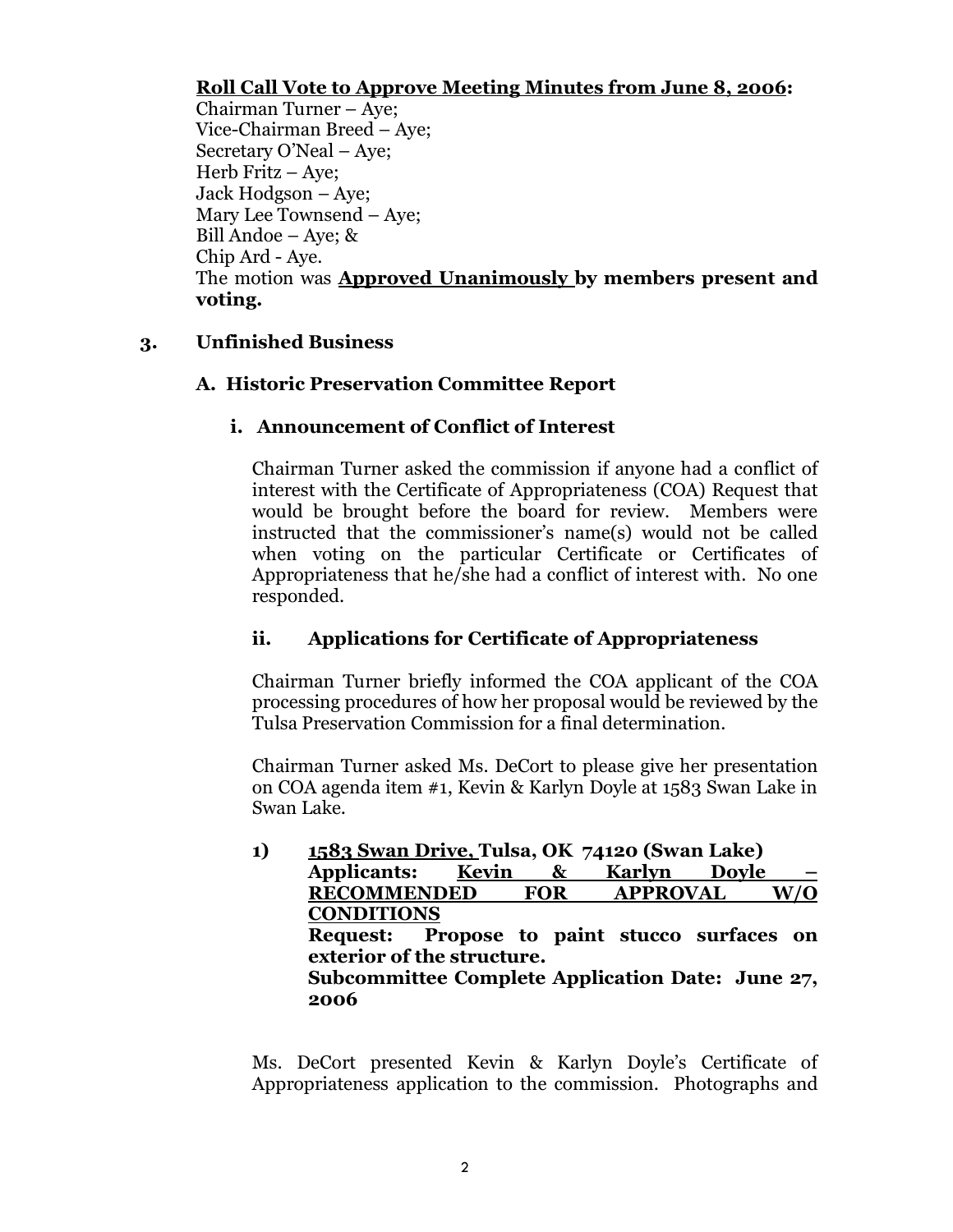drawings were available for review and a slide presentation was shown of the c. 1920 Italian Renaissance home in Swan Lake.

Ms. DeCort stated that the Doyles plan to paint their stucco surfaces on the exterior of the structure. She stated that the Doyles were unable to attend the meeting; but they did submit a paint chip for the commission to review and make a final determination.

Chairman Turner asked Vice-Chairman Breed to please announce the COA Subcommittee's recommendation(s) on the Doyle's proposal.

Vice-Chairman Breed stated that the COA Subcommittee considered the Doyle's application to be complete. He stated that the subcommittee recommended a unanimous vote at the June 27, 2006 meeting to approve the Doyles'application.

Vice-Chairman Breed stated that the Subcommittee's decision to recommend approval of this proposal was based on the appropriate design guidelines for Rehabilitation in the Swan Lake district; and that he would like to move for an approval. Ms. O'Neal seconded.

Chairman Turner opened the floor to the commission for discussion. Hearing none, he asked Mrs. Warrior to please call roll.

### **Roll Call Vote to approve the Doyle's application:**

Chairman Turner – Aye; Vice-Chairman Breed – Aye; Secretary O'Neal – Aye; Herb Fritz – Aye; Jack Hodgson – Aye; Mary Lee Townsend – Aye; Bill Andoe – Aye; & Chip Ard - Aye. The motion was **Approved Unanimously by members present and voting.**

*The Tulsa Preservation Commission Approved Kevin & Karlyn Doyle's proposal based on Section VIIIA, Building Wall Materials, A.1.1.1, A1.1.2 & A.1.1.3 for Guidelines for Rehabilitation of Existing Buildings for the Swan Lake Historic District.*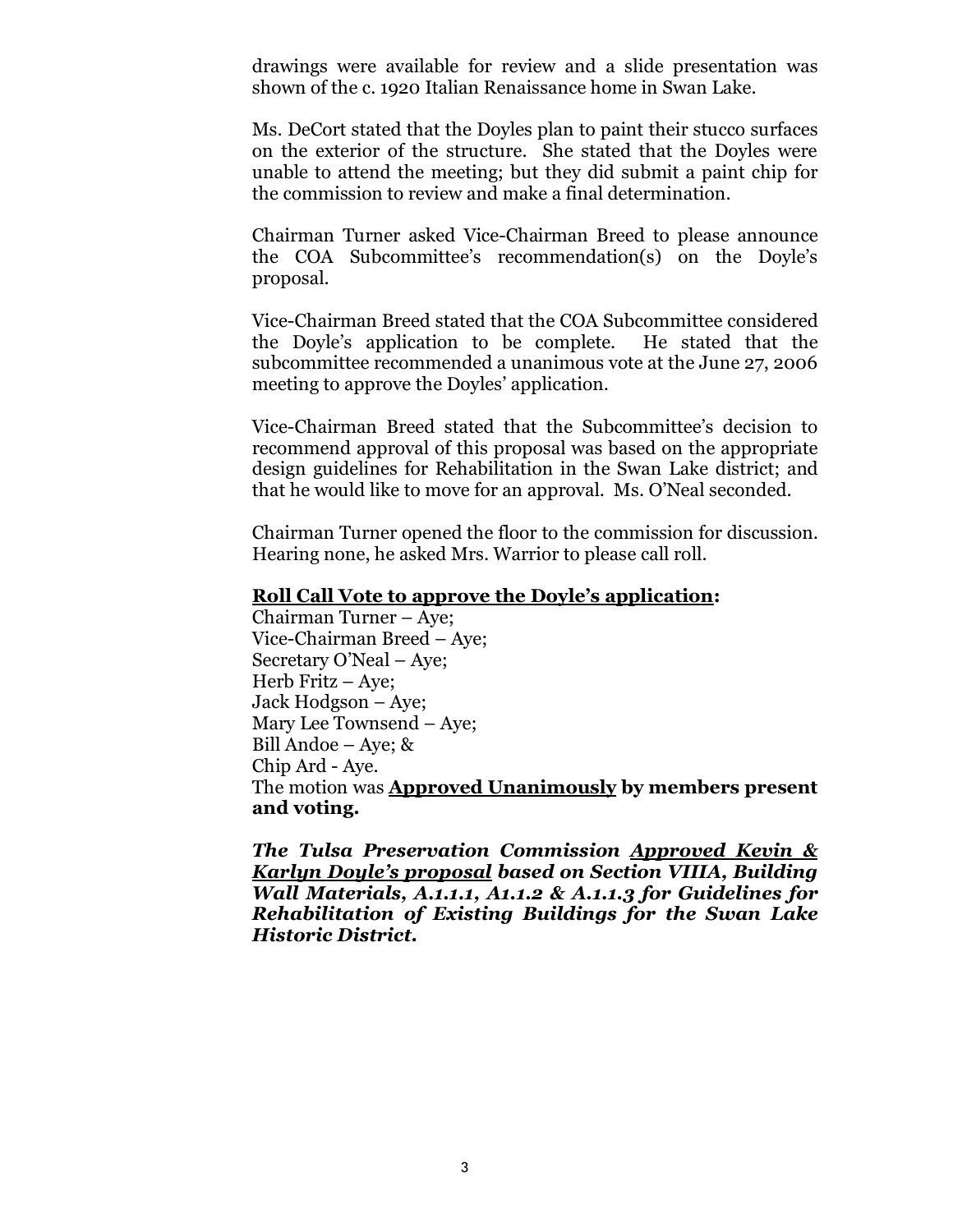Chairman Turner asked Ms. DeCort to please give her presentation on COA agenda item #2, Novus Homes, LLC/William Wilkins at 605 N. Cheyenne Avenue in Brady Heights.

**2) 605 N. Cheyenne Avenue, Tulsa, OK 74106 (Brady Heights) Applicant: Novus Homes, LLC/William Wilkins Request: Propose New Construction of a 2-story (2,300 square foot) single family dwelling with a detached garage at 605 N. Cheyenne Avenue. Subcommittee Complete Application Date: June 27, 2006**

Ms. DeCort presented Novus Homes, LLC/William Wilkins' Certificate of Appropriateness application to the commission. Photographs and drawings were available for review and a slide presentation was shown of the new proposed construction dwelling in Brady Heights.

Ms. DeCort stated that Mr. Wilkins has proposed to build new construction of a 2-story (2,300 square foot) single family dwelling with a detached garage at 605 N. Cheyenne Avenue. Ms. DeCort distributed revised drawings that Mr. Wilkins had provided for the front, left and right elevations; and a front and rear lot line property survey of the 600 block on Cheyenne Avenue.

Chairman Turner asked Vice-Chairman Breed to please announce the COA Subcommittee's recommendation(s) on Mr. Wilkins' proposal.

Vice-Chairman Breed stated that the COA Subcommittee considered Mr. Wilkins'application to be complete. He stated that the subcommittee recommended a unanimous vote at the June 27, 2006 meeting to approve Mr. Wilkins'application.

Vice-Chairman Breed stated that the Subcommittee's decision to recommend approval of this proposal was based on the appropriate design guidelines for New Construction in the Brady Heights district; and that he would like to move for an approval. Ms. O'Neal seconded.

Chairman Turner opened the floor to the commission for discussion. Mr. Fritz believes that it seemed odd and interesting to have bricks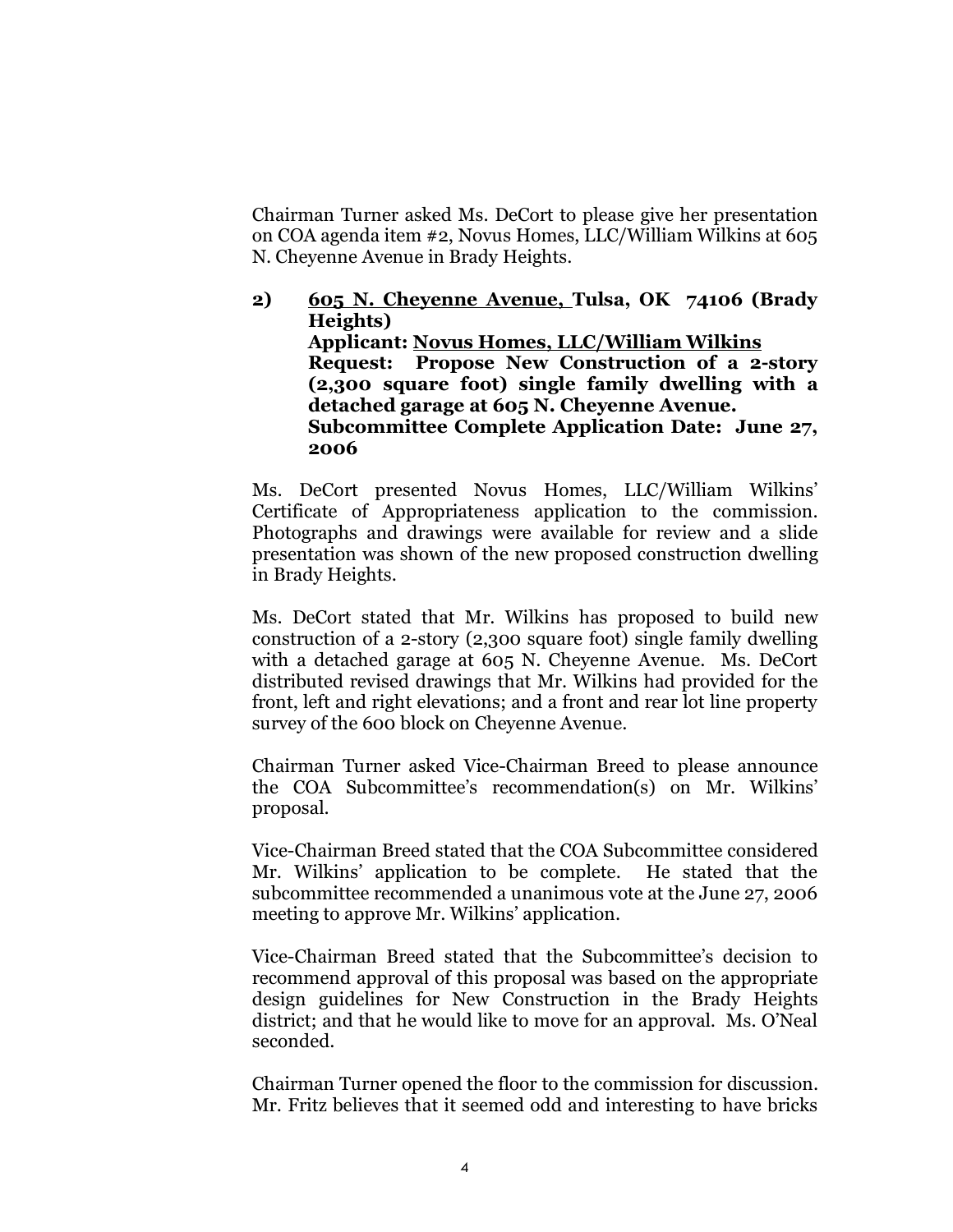sitting on top of the stem wall where it's concrete at the bottom then brick, then siding on the side elevation. He believes that it's extremely complicated to build it that way; but he stated that if the applicant wants to build it that way, then he was okay with it. Chairman Turner was concerned about the

windows on the façade of the structure, as to why some were casement windows and some were single hung windows. He believes that the windows should be more uniformed; but that they were within the general guidelines as far as historic appearance was concerned. Most of the members believe the new constructed home looked a little odd; but nice. The commission complimented Mr. Wilkins on his new construction.

Chairman Turner asked Mr. Wilkins if he had any comments to make or if he had anything to add to the proposal; and Mr. Wilkins responded by stating that he didn't.

Chairman Turner opened the floor to the commission for further discussion. Hearing none, he asked Mrs. Warrior to please call roll.

#### **Roll Call Vote to approve Mr. Wilkins' application:**

Chairman Turner – Aye; Vice-Chairman Breed – Aye; Secretary O'Neal – Aye; Herb Fritz – Aye; Jack Hodgson – Aye; Mary Lee Townsend – Aye; Bill Andoe – Aye; & Chip Ard - Aye. The motion was **Approved Unanimously by members present and voting.**

*The Tulsa Preservation Commission Approved Novus Homes, LLC/William Wilkins' proposal based on Guidelines for New Construction or Moving Structures into the Brady Heights Historic District.*

Ms. DeCort asked Chairman Turner to please accept her request to skip applicant proposal #3 and go to applicant proposal #4 because applicant #3 was unable to attend the meeting. Chairman Turner granted Ms. DeCort's request.

**4) 1115 N. Denver Avenue, Tulsa, OK 74106 (Brady Heights) Applicants: Whit Smith & Dusty Saul Request: Propose to install a 4-foot black steel fence and drive gate, in traditional wrought-iron picket design around perimeter of property.**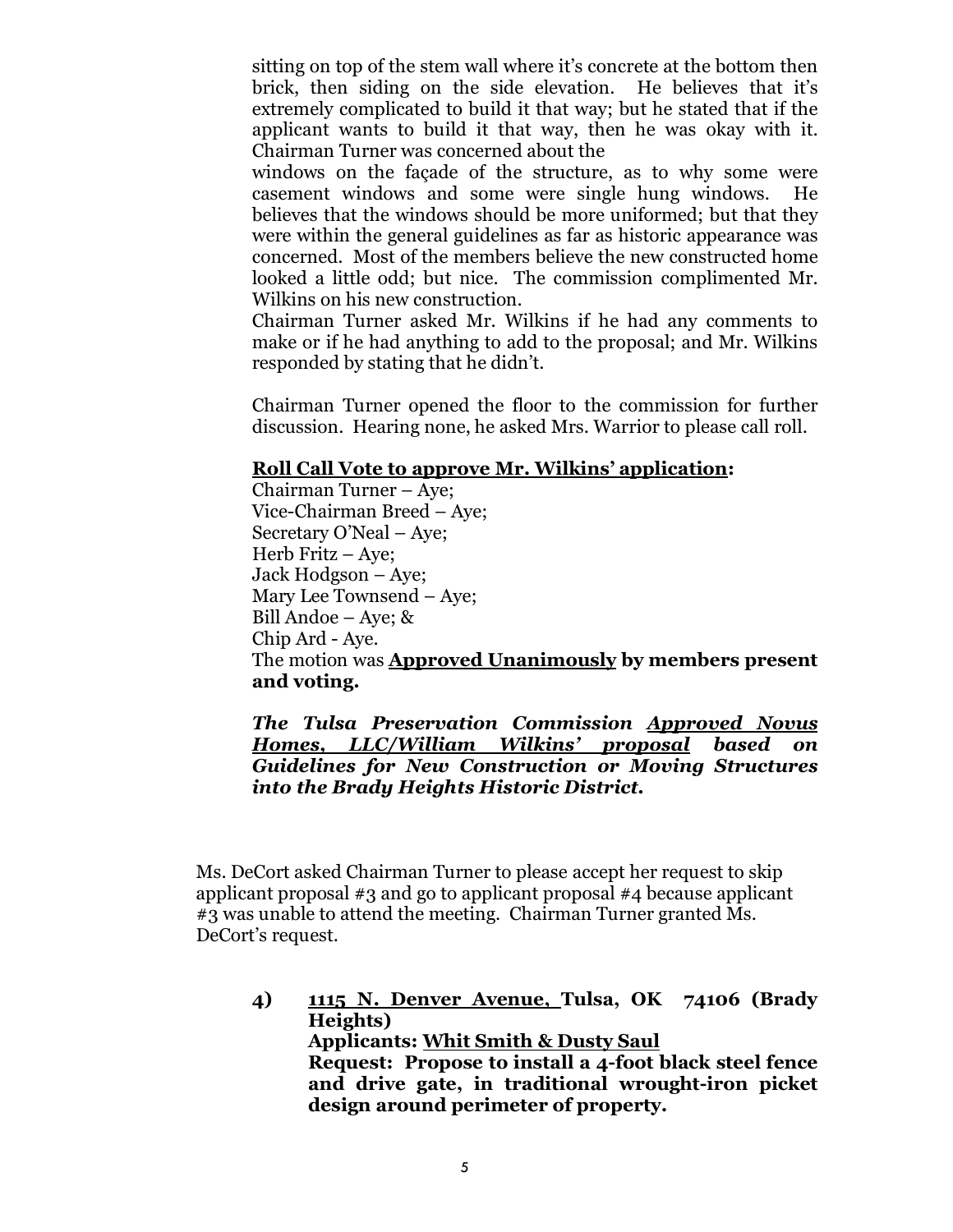#### **Subcommittee Complete Application Date: July 11, 2006**

Ms. DeCort presented Whit Smith and Dusty Saul's Certificate of Appropriateness application to the commission. Photographs and drawings were available for review and a slide presentation was shown of the c. 1917 Airplane Bungalow home in Brady Heights.

Ms. DeCort stated that Mr. Smith and Ms. Saul originally applied to install a 4-foot black steel fence and drive gate, in a traditional wrought-iron picket design, around the perimeter of the property. Ms. DeCort stated that Mr. Smith and Ms. Saul have provided the TPC with a revised drawing of the fence from its registered land surveyor's inspection plat. Ms. DeCort stated that, based upon their conversation with the COA Subcommittee,

the applicants have decided not to install the fence in front of the house. They request instead to have it installed adjacent to the façade of the home. The fence will run from the side of the front porch to the edge of the side yard. The drive gate will be installed at the rear of the port-cochere. She stated that the fence will be a welded steel ornamental classic fence in the 2 rail styles; and that the gate will open outward.

Chairman Turner asked Vice-Chairman Breed to please announce the COA Subcommittee's recommendation(s) on Mr. Smith and Ms. Saul's proposal.

Vice-Chairman Breed stated that the COA Subcommittee considered Mr. Smith and Ms. Saul's application to be complete. He stated that the subcommittee recommended an approval by majority vote at the July 11, 2006 meeting to approve this application.

Vice-Chairman Breed stated that the Subcommittee's decision to recommend approval of this proposal was based on the appropriate design guidelines for Additions in the Brady Heights district. Mr. Fritz made a motion to approve Mr. Smith and Ms. Saul's application. Ms. O'Neal seconded.

Chairman Turner asked Mr. Smith if he had any comments to make; and Mr. Smith responded by stating that he didn't.

Chairman Turner opened the floor to the commission for discussion. Hearing none, he asked Mrs. Warrior to please call roll.

#### **Roll Call Vote to approve Mr. Smith & Ms. Saul's application:**

Chairman Turner – Aye; Vice-Chairman Breed – Aye; Secretary O'Neal – Aye; Herb Fritz – Aye;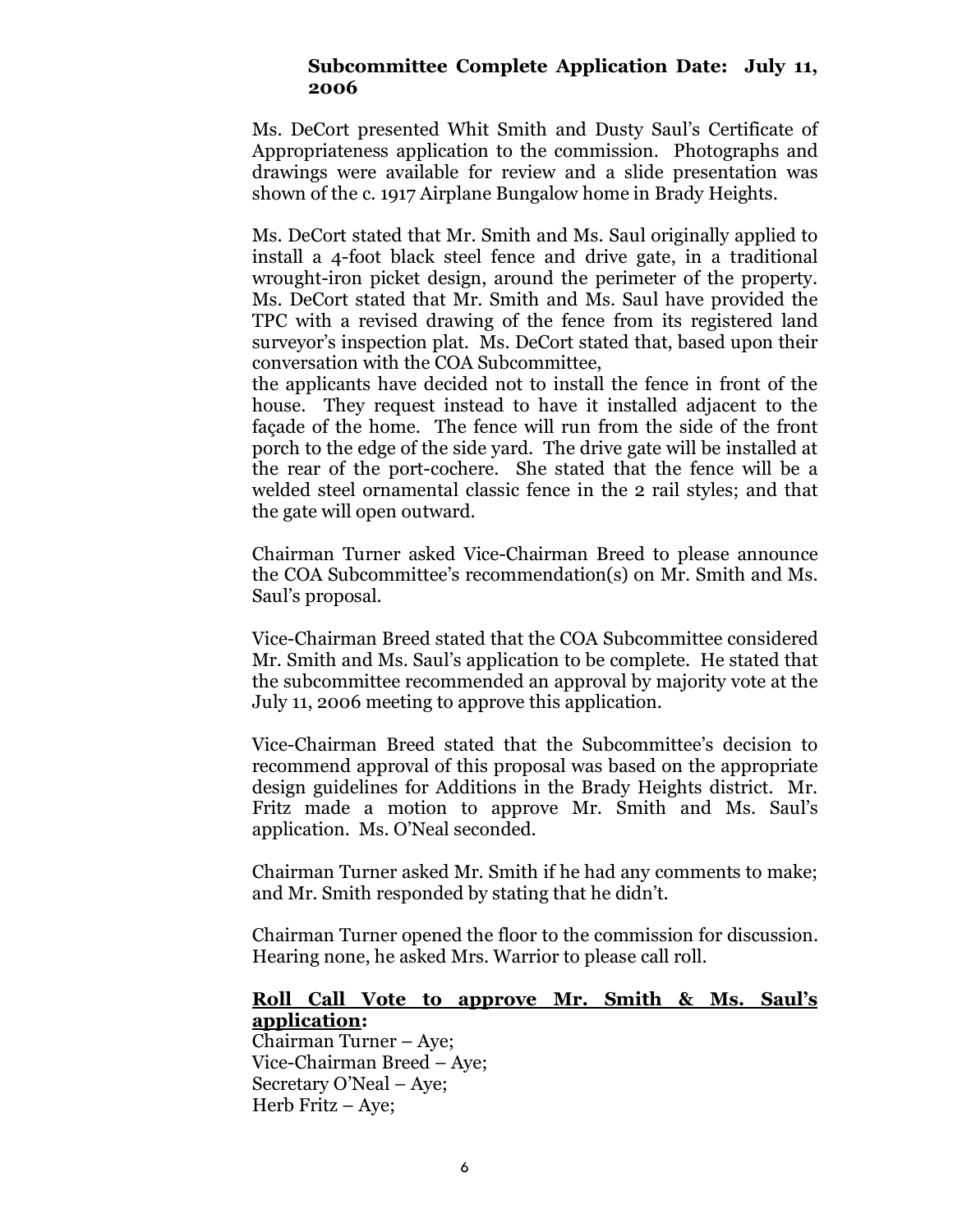Jack Hodgson – Aye; Mary Lee Townsend – Aye; Bill Andoe – Aye; & Chip Ard - Aye. The motion was **Approved Unanimously by members present and voting.**

*The Tulsa Preservation Commission Approved Whit Smith and Dusty Saul's proposal based on Building Site, paragraph #3 for Guidelines for Additions to Existing Structures for the Brady Heights Historic District.*

Chairman Turner moved to agenda item 3A., Unfinished Business, iii., Review of the Tulsa Spirit Monument in Brady Heights.

# **iii. Review of the Tulsa Spirit Monument in Brady Heights**

Ms. DeCort introduced Ms. Michelle Barnett to the commission. Ms. Barnett is the President of the Brady Heights Neighborhood Association. She presented revised plans of the Tulsa Spirit Entry Monument in Brady Heights to the commission. Ms. Barnett distributed colorful plans of the Tulsa Spirit Entry Monument showing some changes that they plan to make; and sited where the monument will be installed on Denver Avenue. Ms. Barnett stated that the monument will be  $5'$  X  $15'$  in width and height and that the lights will be of a different material. She asked the commission to please grant her permission to have the changes made to the monument.

After members of the commission discussed this issue, they believe that this request should have been brought to them as a Certificate of Appropriateness. The commission advised staff that this proposal should be submitted to the COA Subcommittee for recommendation then reviewed by the Tulsa Preservation Commission for a final determination. Chairman Turner stated that the applicant will need a list of the materials, the dimensions and other required details of information pertaining to the proposal; and that he will have Mrs. Warrior place the Tulsa Spirit Monument on the next TPC agenda for review.

The commission thanked Ms. Barnett for showing them her presentation of the Tulsa Spirit Entry Monument.

Chairman Turner asked Ms. DeCort to please give her presentation on COA agenda item #3-I & II, Branic Johnson at 920 N. Denver Avenue in Brady Heights.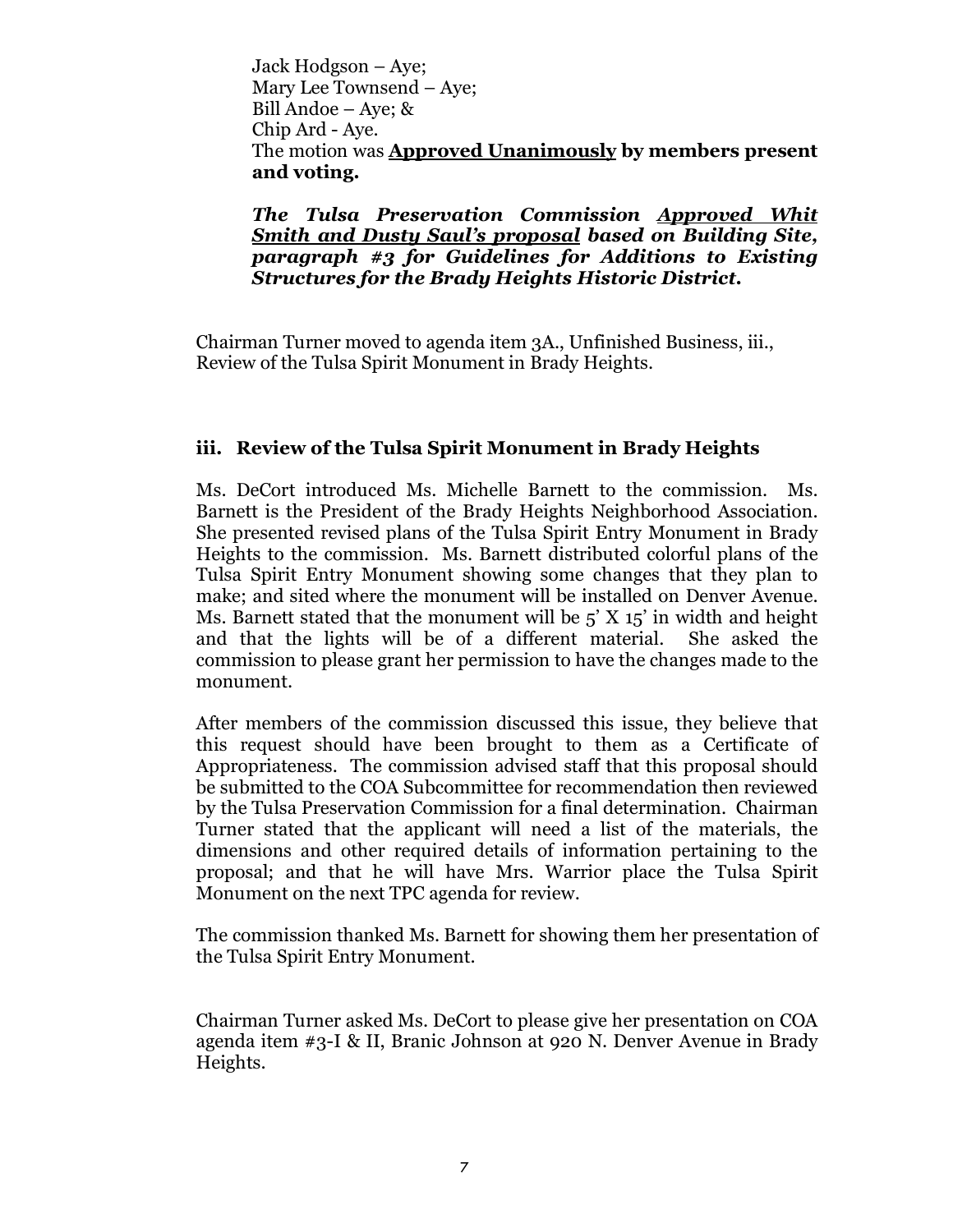**3-I) 920 N. Denver Avenue, Tulsa, OK 74106 (Brady Heights) Applicant: Branic Johnson Part I of II: Propose to add 1" X 4" corner molding to structure; Subcommittee Complete Application Date: July 11, 2006**

Ms. DeCort presented Part I of Branic Johnson's Certificate of Appropriateness application to the commission. Photographs and drawings were available for review and a slide presentation was shown of the c. 1930 Colonial Revival/Craftsman home in Brady Heights.

Ms. DeCort stated that Mr. Johnson plans to add a  $1''$  X  $4''$  corner molding to the structure over top of the asbestos siding. Ms. DeCort added that such trim was probably originally on the house and was removed when the asbestos was installed; however, there is no photographic evidence. Ms. DeCort showed slides of similar homes that have such trim.

Chairman Turner asked Vice-Chairman Breed to please announce the COA Subcommittee's recommendation(s) on Part I of Mr. Johnson's proposal.

Vice-Chairman Breed stated that the COA Subcommittee considered Part I of Mr. Johnson's application to be complete. He stated that the subcommittee recommended an approval by a unanimous vote at the July 11, 2006 meeting to approve this application.

Vice-Chairman Breed stated that the Subcommittee's decision to recommend approval of Part I of this proposal was based on the appropriate design guidelines for Restore in the Brady Heights district; and that he would like to move for an approval. Ms. O'Neal seconded.

Chairman Turner opened the floor to the commission for discussion. Hearing none, he asked Mrs. Warrior to please call roll.

#### **Roll Call Vote to approve Part I of Mr. Johnson's application:**

Chairman Turner – Aye; Vice-Chairman Breed – Aye; Secretary O'Neal – Aye; Herb Fritz – Aye; Jack Hodgson – Aye; Mary Lee Townsend – Aye; Bill Andoe – Aye; & Chip Ard - Aye.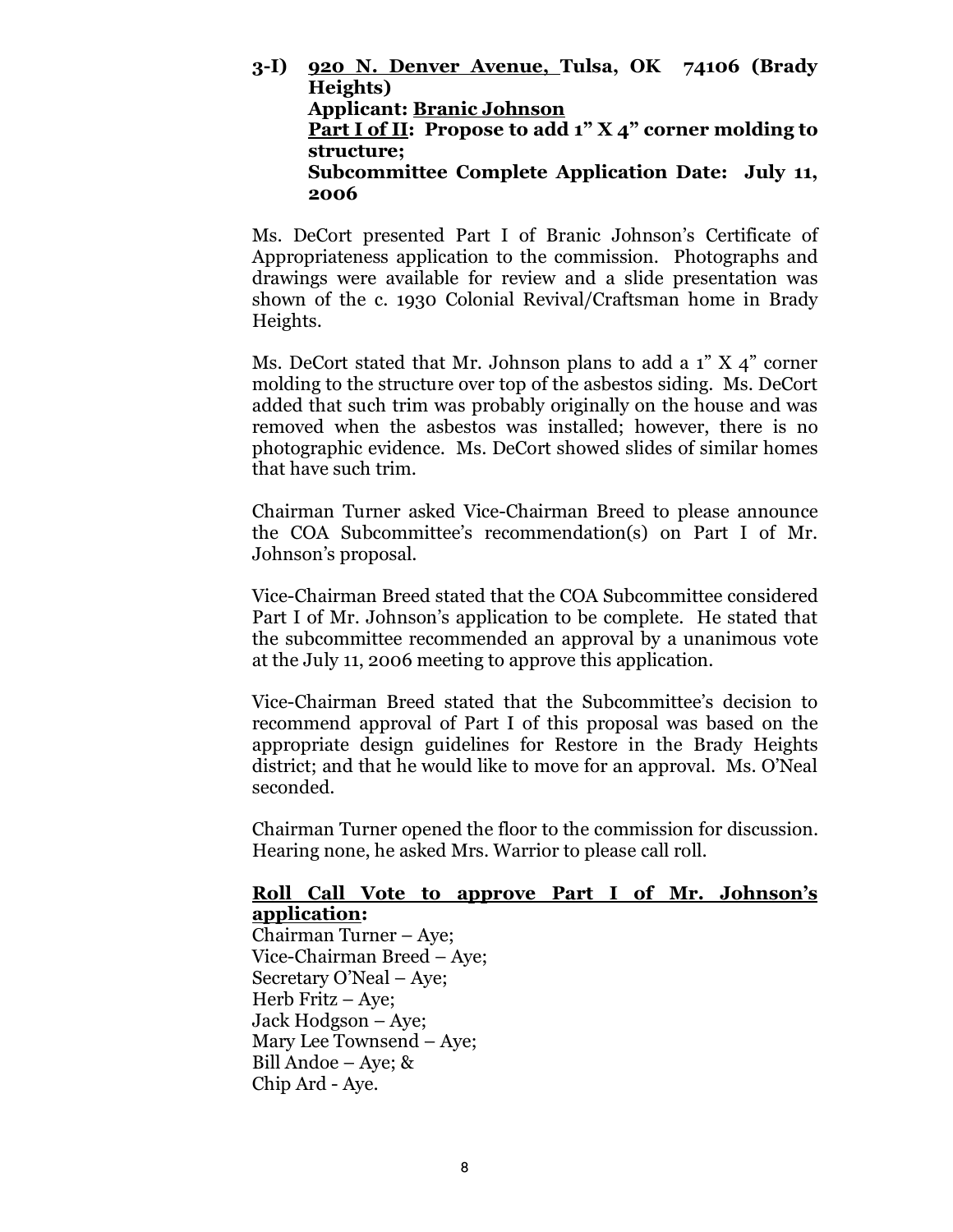The motion was **Approved Unanimously by members present and voting.**

*The Tulsa Preservation Commission Approved Part I of Branic Johnson's proposal based on Building Wall Materials, Preferred Option, paragraphs 1 & 2; and Second Preference, paragraphs 1 & 2 for Guidelines for Restoring Existing Structures for the Brady Heights Historic District.*

**3-II) 920 N. Denver Avenue, Tulsa, OK 74106 (Brady Heights) Applicant: Branic Johnson - RECOMMENDED FOR APPROVAL W/O CONDITIONS Part II of II: Propose to add 1" X 8" band along base of siding (on sides of the structure). Subcommittee Complete Application Date: July 11, 2006**

Ms. DeCort presented Part II of Branic Johnson's Certificate of Appropriateness application to the commission. Photographs and drawings were available for review and a slide presentation was shown of the historic home in Brady Heights.

Ms. DeCort stated that Mr. Johnson plans to add a 1" X 8" band along the base of the siding on the sides of the structure.

Chairman Turner asked Vice-Chairman Breed to please announce the COA Subcommittee's recommendation(s) on Part II of Mr. Johnson's proposal.

Vice-Chairman Breed stated that the COA Subcommittee considered Part II of Mr. Johnson's application to be complete. He stated that the subcommittee recommended an approval by a majority vote at the July 11, 2006 meeting to approve this application.

Vice-Chairman Breed stated that the Subcommittee's decision to recommend approval of Part II of this proposal was based on the appropriate design guidelines for Restore in the Brady Heights district; and that he would like to move for an approval. Ms. O'Neal seconded.

Chairman Turner opened the floor to the commission for discussion. Chairman Turner believes that the 1" X 8" band is too wide to be installed at the base of the siding. It was noted that it will be difficult to install such trim over top of asbestos siding. He asked if there were any further discussion. Hearing none, he asked Mrs. Warrior to please call roll.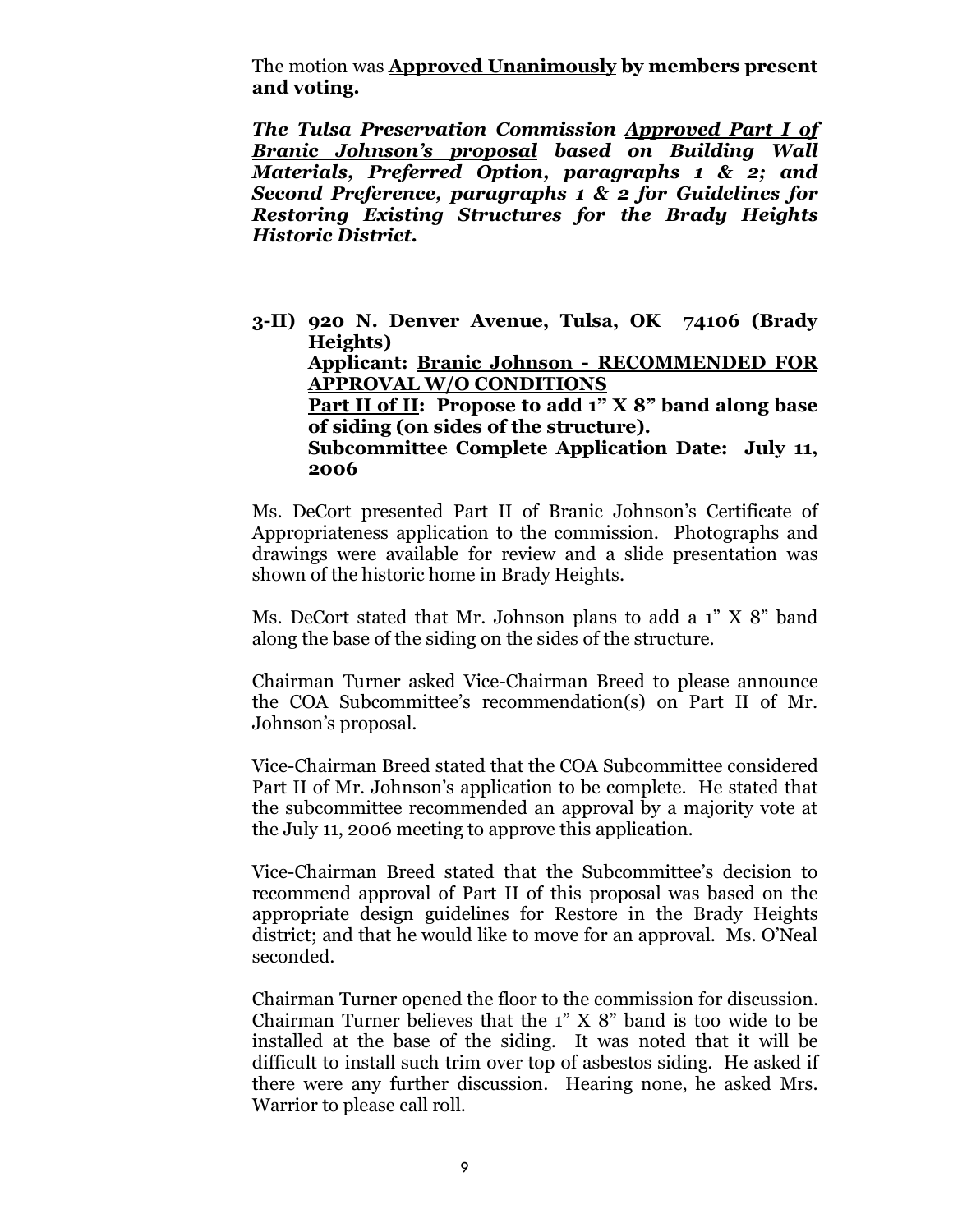# **Roll Call Vote to approve Part II of Mr. Johnson's application:**

Chairman Turner – Nay; Vice-Chairman Breed – Aye; Secretary O'Neal – Aye; Herb Fritz – Aye; Jack Hodgson – Aye; Mary Lee Townsend – Aye; Bill Andoe – Aye; & Chip Ard - Aye. The motion was **Approved by Majority by members present and voting.**

*The Tulsa Preservation Commission Approved Part II of Branic Johnson's proposal based on Building Wall Materials, Preferred Option, paragraphs 1 & 2; and Second Preference, paragraphs 1 & 2 for Guidelines for Restoring Existing Structures for the Brady Heights Historic District.*

Chairman Turner moved to agenda item 5., Staff Report, A., Proposed Preservation Easement – The Ward House, 7007 S. Delaware Place – Marty Newman

# **5. Staff Report**

# **A. Proposed Preservation Easement – The Ward House 7007 S. Delaware Place – Marty Newman**

Chairman Turner introduced Mr. Marty Newman to the commission. Mr. Newman presented his proposed presentation easement of the Ward House at 7007 S. Delaware Place to the commission.

Mr. Newman presented a slide show of photographs of the Ward House to the commission for review; and distributed a draft Schedule B of the Deed of Architectural Façade Easement of the Ward House for review. He stated that the land was purchased in 1953 and that the one-story Ward House was built in 1963. He stated that the Ward House is in terrific condition that consists of 2,485 square feet with a detached garage, carport and storage. Mr. Newman stated that the exterior of the house is stucco that has four (4) bedrooms and three (3) baths located in the Braniff Hills subdivision over 1.5 acres of beautiful woods. Mr. Newman stated that the lot size is 71,210 square feet and that it's a marvelous house.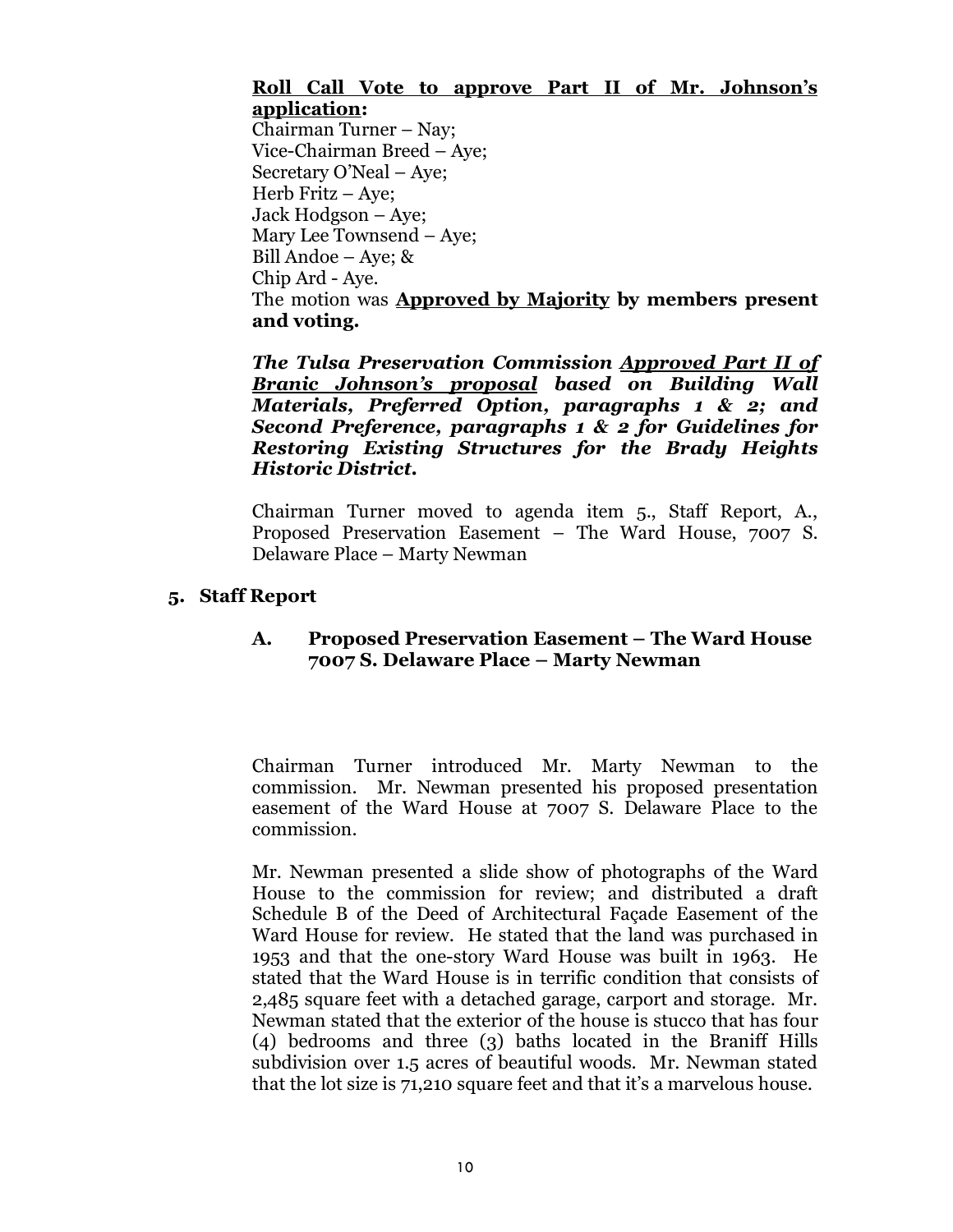Mr. Newman asked the commission to please accept his proposal having the Tulsa Preservation Commission to become the Grantee of the deed of architectural façade easement to the Ward House located at 7007 S. Delaware Place.

The commission thanked Mr. Newman for presenting his proposal. The City of Tulsa Legal Department will continue to review the draft Schedule B that Mr. Newman has presented regarding the deed of architectural façade easement; and the commission will make a determination at the next meeting. Chairman Turner asked Mrs. Warrior to please place this item on next months' agenda for review.

#### **B. Presentation of Tulsa Neighborhoods Photography Project – Sara Hensley**

Stacey Bayles, a former member of the Tulsa Preservation Commission, introduced Ms. Sara Hensley to the commission. Ms. Hensley is a summer intern at AIA working with Ms. Bayles. Ms. Hensley presented a 10-12 minute slide show of historic photographs of homes in several historic districts within the Tulsa area. Ms. Hensley showed two hundred photographs of historic homes in Brady Heights, Owen Park, Swan Lake, Tulsa Country Club, and other neighborhoods. Each photograph that Ms. Hensley presented indicated the owner's name of each property listed. Ms. Hensley stated that she had received all the photographs from Mr. John Walton.

Ms. Hensley gave a copy of the video of the historic home photographs to the commission. Chairman Turner thanked Ms. Hensley for sharing the photographs with them; and for giving them a copy of the video. Chairman Turner told Ms. Hensley and Ms. Bayles that the commission will use the historic photograph video to its best advantage; and that the photographs will be a great resource.

Chairman Turner moved to 4., Chair Report, A., Review of CORE Recommendations

# **4. Chair Report**

# **A. Review of CORE Recommendations**

Chairman Turner stated that a draft copy of the CORE Recommendations had been distributed for their review; and that he would like for the commission to review the CORE Recommendations over the next month. Chairman Turner asked the commission to send their suggestions, ideas and/or comments to him or to Ms. DeCort before the next meeting take place. He asked Mrs. Warrior to place this item on next months' agenda for review.